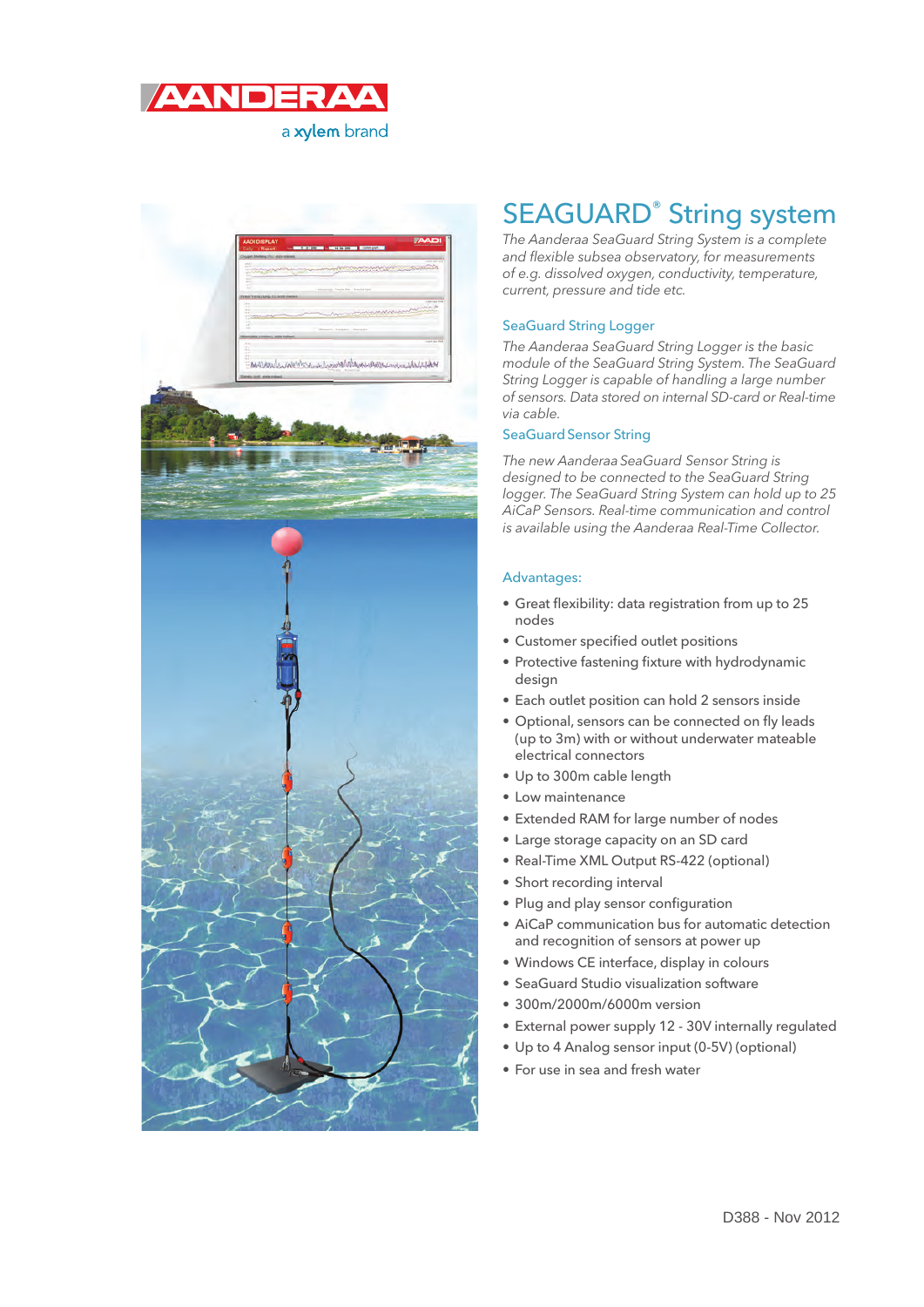# SEAGUARD® String system

The SeaGuard Sensor String is designed to be connected to the SeaGuard String Logger. The string system can hold up to 25 AiCaP sensors. The design of the cable ends enables easy extention of the cable or creation of suitable cable subsections; the maximum cable length is 300m. The positions of the string outlets are customer specified.

The SeaGuard Sensor String offers a highly flexible configuration making the system a perfect tool for measurements of e.g. dissolved oxygen, conductivity, temperature, pressure and tide etc. A typical application is monitoring of a water column. The fly lead option is suitable for measurements in biological sensitive areas, e.g. coral reefs.

Sensors and SeaGuard string mounted onto the Top-end Plate are connected to a hub underneath the Top-end Plate: simply plug the sensor/string onto the Top-end Plate, fasten a set screw, start the instrument, and all sensors are automatically detected and recognized.

The SeaGuard String Logger and the Aanderaa smart sensors are interfaced by means of a reliable CANbus protocol (AiCaP) using XML for plug and play capabilities. During power-up, each of the sensors that are connected to the bus will report their capabilities and specifications to the string logger. The string logger then assembles the information and provides the user with the possibility to configure the instrument based on the present nodes. The solution provides for great flexibility in both use and design of the different elements within the system.

**EAGUARD** 

String Logger with 300 meter pressure case



SeaGuard String Logger is a self recording instrument with data storage on an SD card. The current capacity for this card type is up to 4GB, more than adequate for most applications. The instrument is delivered with pressure case, in either 300, 2000 or 6000 meter version. The SeaGuard String System can be used with Aanderaa Real-Time Collector for real-time data and real-time communication with the string logger.

The output parameters are readable in engineering units; the parameters are easily presented in the post processing software, SeaGuard Studio. Each sensor connected to the string can be tagged with e.g. the depth position for easy recognition of correct parameter.

The Top-end Plate of the SeaGuard String Logger can hold 6 sensors; 4 of which can be analog (0 - 5V) sensors. The SeaGuard String Logger has 2 battery compartments for long deployment time; the AiCaP CANbus based protocol ensures low power drain.

The autonomous sensor topology also gives the sensor designer flexibility and opportunities where each sensor type may be optimized with regard to its operation, each sensor may now provide several parameters without increasing the total system load.

The SeaGuard String Logger can be configured to suit your requirements and applications.

The SeaGuard String System can be deployed in an in-line string mooring, fixed bottom frame mooring, buoy deployment, long term/short term deployment.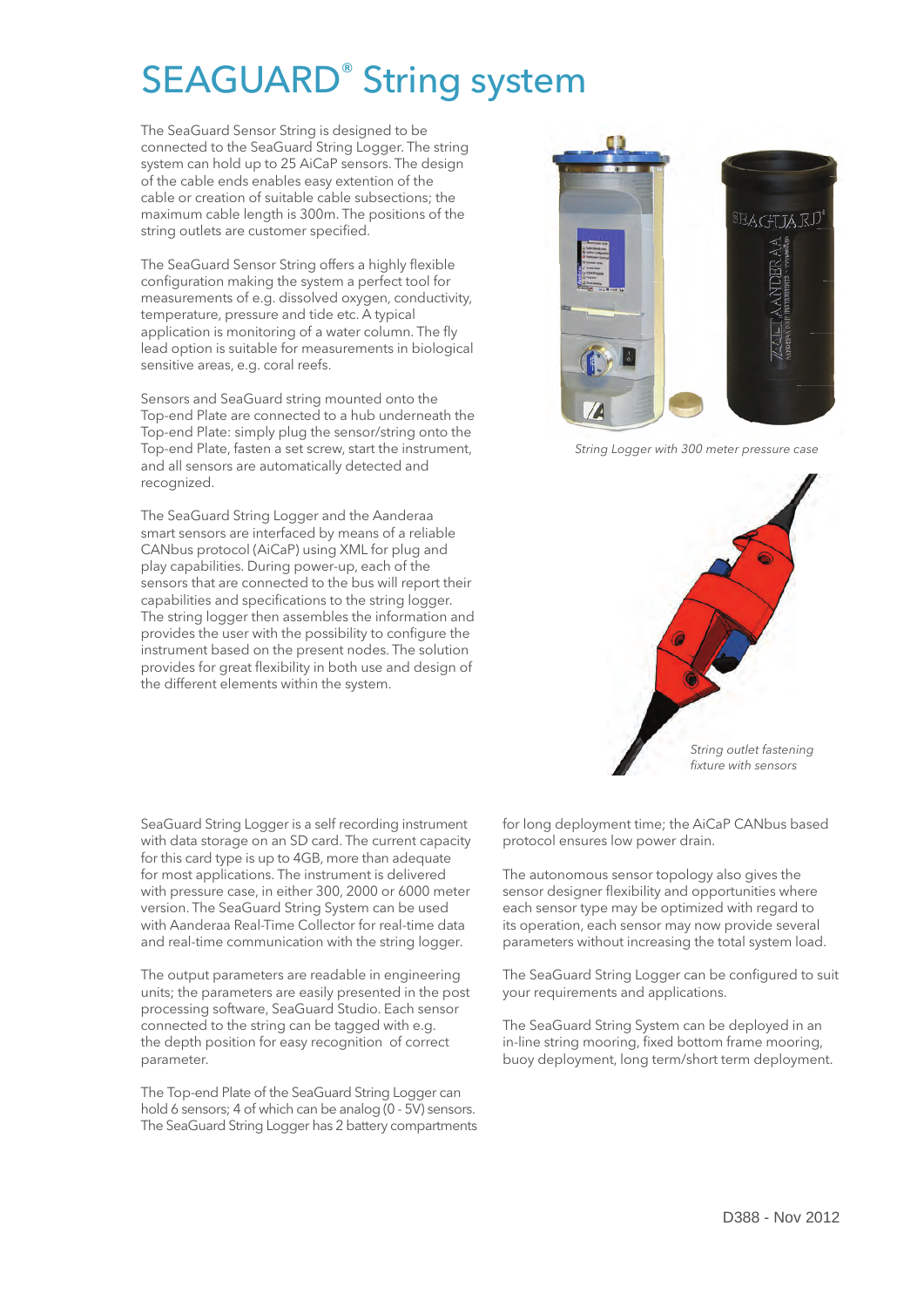## **Specifications**

| String logger capability:                                             | Up to 25 nodes can be connected<br>to the String Logger                |
|-----------------------------------------------------------------------|------------------------------------------------------------------------|
| Sensor node capability <sup>1)</sup> : Up to 6 sensors can be mounted |                                                                        |
|                                                                       | onto the Top-end Plate, of which 4                                     |
|                                                                       | can be analog sensors (0-5V), and 1                                    |
|                                                                       | can be a SeaGuard String (max 300m)                                    |
| Outlet capacity:                                                      | 2 sensors per outlet. Single sensor                                    |
|                                                                       | option available on request.                                           |
| Outlet position:                                                      | Customised (on the cable)                                              |
| Sensor protocol:                                                      | AiCaP CANbus based protocol                                            |
| Serial communication:<br>Outlet dimensions:                           | <b>RS-422</b>                                                          |
| Cable length:                                                         | 344x150mm (LxW)<br>Maximum 300m                                        |
| Cable breaking strength:                                              | Maximum 2300kg                                                         |
| Cable capacity:                                                       | Maximum 20 AiCaP sensors including                                     |
|                                                                       | DCS and other sensors on the Top-                                      |
|                                                                       | end Plate                                                              |
| Recording system:                                                     | Datastorage on SD card                                                 |
| Storage capacity:                                                     | $\leq$ 2GB                                                             |
| Battery:                                                              | 2 batteries inside the instrument                                      |
| Alkaline 3988:                                                        | 9V, 15Ah (nominal 12.5Ah;                                              |
|                                                                       | 20W down to 6V at 4°C)                                                 |
| or Lithium 3908:                                                      | 7V, 35Ah                                                               |
| External battery:                                                     | 7-14 V. Diode protection required                                      |
|                                                                       | unconditionally when using an                                          |
|                                                                       | external battery. Internal power                                       |
|                                                                       | boost.                                                                 |
| External power <sup>2)</sup> :                                        | 12 - 30V, 2A (depends on supply                                        |
|                                                                       | cable). External power through                                         |
|                                                                       | string or separate cable. Internal                                     |
|                                                                       | power boost.                                                           |
| Recording interval:                                                   | From 2 sec, depending on the node<br>configuration for each instrument |
| Recording settings:                                                   | Fixed interval settings or customized                                  |
|                                                                       | sequence setting                                                       |
| Operating temperature:                                                | $-5 - +40^{\circ}C(23 - 104^{\circ}F)$                                 |
| Depth capacity:                                                       | 300m/2000m/6000m                                                       |
| <b>String Logger dimensions:</b>                                      |                                                                        |
| 300m version (SW):                                                    | H: 356mm OD: 139mm                                                     |
| 2000m version (IW):                                                   | H: 352mm OD: 140mm                                                     |
| 6000m version (DW):                                                   | H: 368mm OD: 143mm                                                     |
| <b>External materials:</b>                                            |                                                                        |
| 300m version:                                                         | PET, Titanium, Stainless Steel 316                                     |
| 2000/6000m version:                                                   | Stainless steel 316, Titanium,                                         |
|                                                                       | OSNISIL,                                                               |
| Fastening fixture material:                                           | <b>PA66</b>                                                            |
| Optional sensor connections: Up to 3m fly leads In-line underwater    |                                                                        |
|                                                                       | mateable connector on fly leads                                        |

<sup>1)</sup> The total number of sensors depends on type of sensor

<sup>2)</sup> External Power is required in applications with long deployment time and/or long string length

Specifications subject to change without prior notice.



for optional cables refer www.aanderaa.com SeaGuard product tag for current measurements, refer SeaGuard RCM (D368) for wave and tide measurements, refer SeaGuard WTR (D386)